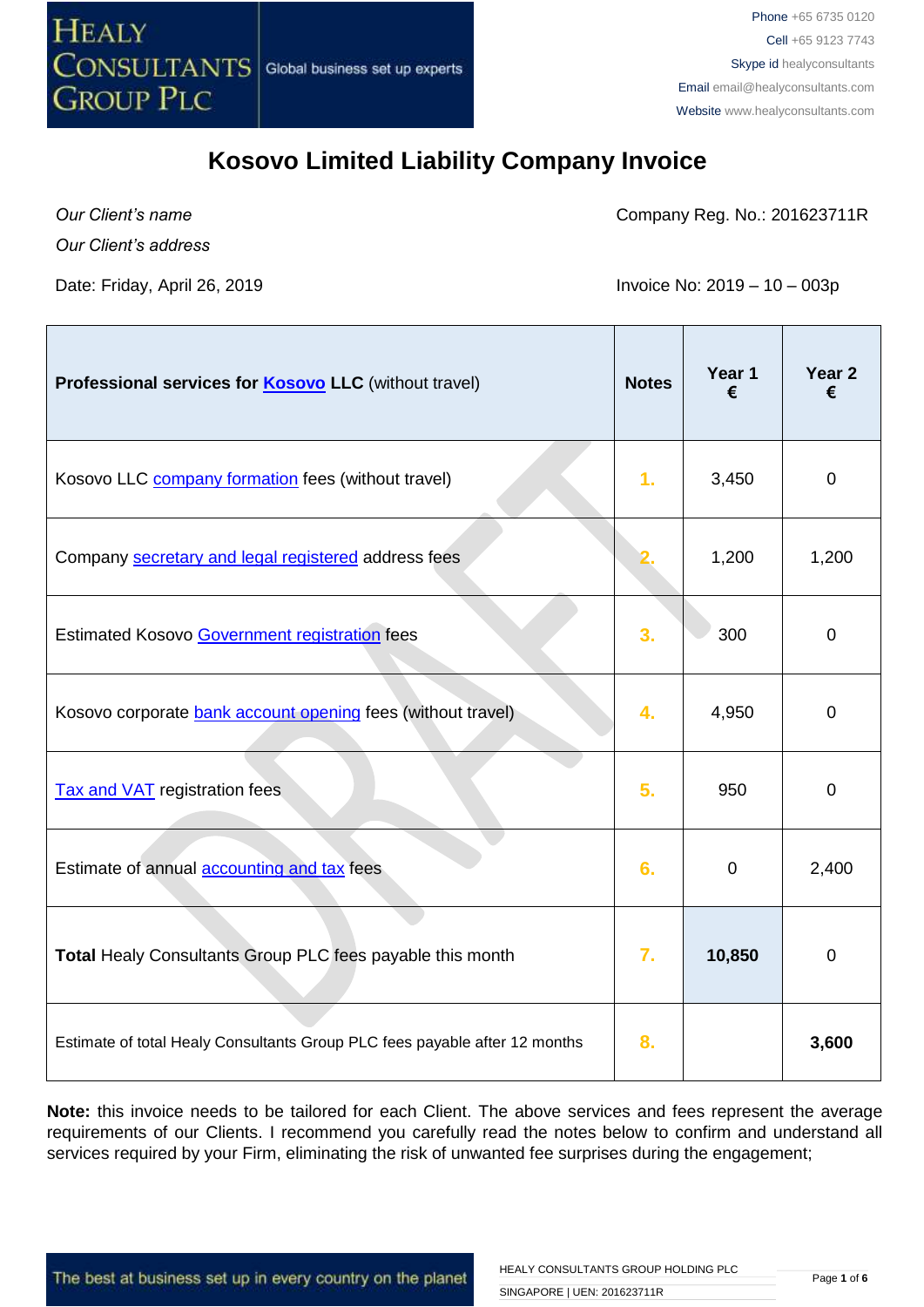### *Notes to invoice above*

**1.** Healy Consultants Group PLC's fees to efficiently and effectively complete Kosovo limited company registration within [4 weeks](http://www.healyconsultants.com/kosovo-company-registration/fees-timelines/#timelines) by: **i)** choosing the optimum regulatory license for our Client's business activities; **ii)** reserving a company name with [Registry of Business Organization and Trade Names;](http://www.arbk.org/) **iii)** settling our accountant and lawyer fees and **iv)** preparing a high quality company incorporation application for [Ministry of Trade and Industry's Business Registration Unit;](http://www.arbk.org/)

All [engagement fees](http://www.healyconsultants.com/company-registration-fees/) (click link) are agreed and paid up front and agree to the fees published on our country web pages. Consequently, there are no hidden fees, surprises or ambushes throughout the engagement. All engagement deadlines are agreed up front in the form of [a detailed project plan,](http://www.healyconsultants.com/index-important-links/example-project-plan/) mapping out [deliverables](http://www.healyconsultants.com/deliverables-to-our-clients/) by week throughout the engagement term;



Every week during the engagement, Healy Consultants Group PLC will email our Client a [detailed status](http://www.healyconsultants.com/index-important-links/weekly-engagement-status-email/)  [update.](http://www.healyconsultants.com/index-important-links/weekly-engagement-status-email/) Our Client is immediately informed of engagement problems together with solutions. Your dedicated engagement manager is reachable by phone, Skype, live chat and email and will communicate in your preferred language;

2. In accordance with [Law No. 02/L-123 On Business Organizations,](http://www.gazetazyrtare.com/e-gov/index.php?option=com_content&task=view&id=267&Itemid=28) each Kosovo LLC must appoint a company secretary, who may be a natural person or a body corporate, but the company secretary must be resident in Kosovo. Healy Consultants Group PLC will act as your Kosovo company secretary, for which our annual responsibilities include **i)** preparing and filing the legal annual return; **ii)** securely maintaining company records; **iii)** liaising with the Kosovo government on our Client's behalf; **iv)** legal filing of changes of company structure; and **v)** reminding our Client of statutory deadlines;

In accordance with the [Law No. 02/L-123 On Business Organizations,](http://www.gazetazyrtare.com/e-gov/index.php?option=com_content&task=view&id=267&Itemid=28) a Kosovo LLC shall as from the date of its incorporation have a legal registered office in Kosovo, to which all official government communications and notices may be addressed. To comply with this statutory requirement, Healy Consultants Group PLC's Kosovo office will be the registered office address for your company. Thereafter, this address will be used to receive government correspondence including **i)** tax letters; **ii)** notice of the legal annual return; and **iii)**  all government communications. Most of our Clients wish to place [Healy Consultants](http://www.healyconsultants.com/corporate-outsourcing-services/company-secretary-and-legal-registered-office/) Group PLC's office [address](http://www.healyconsultants.com/corporate-outsourcing-services/company-secretary-and-legal-registered-office/) on invoices, contracts, websites and business cards;

- **3.** This fee is an estimate of government costs payable during your Firm's engagement. For transparency purposes, all government fee payments will be supported by original receipts and invoices. Examples of Government costs include **i)** reserving the company name with the [Registry of Business Organization and](http://www.arbk.org/)  [Trade Names;](http://www.arbk.org/) **ii)** preparation of company deeds and articles of association; and **iii)** issuance of the company seal. Following engagement completion, Healy Consultants Group PLC will refund our Client any excess of funds received over actual Government costs paid;
- **4.** Healy Consultants Group PLC will be pleased to open a Kosovo corporate bank account without our Client travel. It is a time consuming task, and Healy Consultants Group PLC will shelter our Client from the associated administrative challenges. As you can appreciate, it is a difficult task to obtain bank account approval through a newly formed company when shareholders, directors and bank signatories reside overseas. Depending on our Client's business and nationality, there is a 20% probability the banks will request a bank signatory to travel for a one-hour bank interview.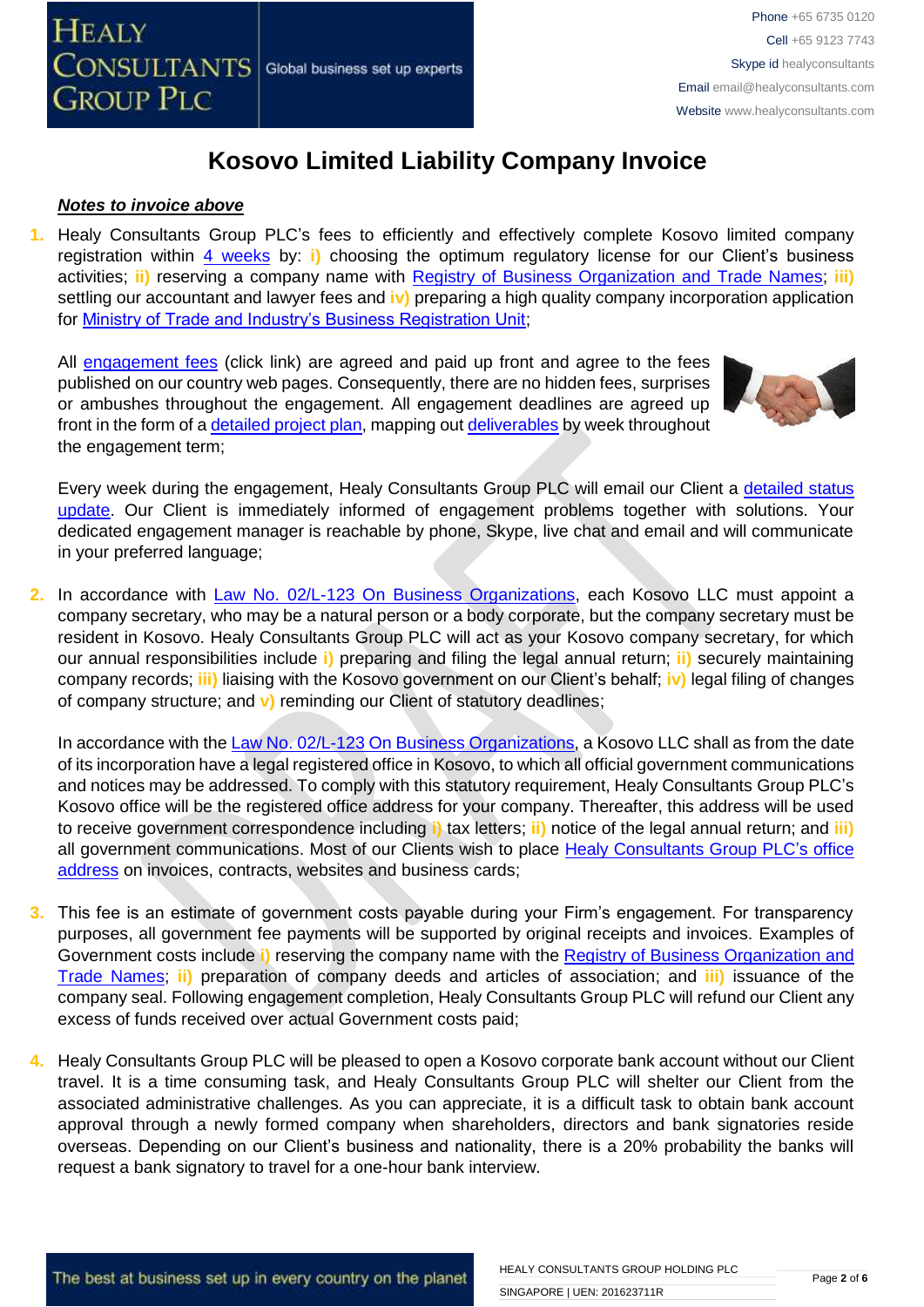Healy Consultants Group PLC will try its best to negotiate with the bank for a travel exemption. If our Client must travel to Kosovo for corporate bank account opening, Healy Consultants Group PLC will refund our Client €950;

If our Client is not comfortable with only a Kosovo corporate bank account, Healy Consultants Group PLC will be pleased to open [an international corporate bank account](http://www.healyconsultants.com/international-banking/) (click link) outside of Kosovo. Examples include New York, Germany, Liechtenstein, Austria, Bulgaria, South Africa, Australia, London, South America or Dubai. All banks will be top tier banks in these countries with excellent internet banking services. Example of our global banking partners include HSBC, Standard Chartered Bank, Citibank, Barclays, Standard bank, ANZ bank, VTB bank, UBS, Credit Suisse;

Healy Consultants Group PLC will prepare a business plan for the bank to optimize the probability of corporate bank account approval. However, the banks enjoy ultimate power of approval of corporate bank account applications. Consequently, guaranteed success is outside of Healy Consultants' control. What is inside our control is the preparation and submission of a high-quality bank application that maximizes the likelihood of approval. To date, we enjoy a 100% approval record because of our global banking [relationships](http://www.healyconsultants.com/international-banking/corporate-accounts/) and determination;







Global banks continue to tighten corporate bank account opening procedures, their internal compliance departments completing more thorough due diligence of Clients. Consequently, our Clients should expect the bank account approval period to take up at least 4 weeks. Furthermore, global banks now require evidence of proof of business in the country where the corporate bank account will be, including sales contracts or lease agreement;

- **5.** In accordance with [Law No. 02/L-123 On Business Organizations,](http://www.gazetazyrtare.com/e-gov/index.php?option=com_content&task=view&id=267&Itemid=28) each entity must register for corporate tax and VAT at the [Tax Administration of Kosovo](http://www.atk-ks.org/?lang=en) if its annual turnover exceeds €50,000;
- **6.** For an active trading company, thes[e accounting and tax](http://www.healyconsultants.com/kosovo-company-registration/accounting-legal/) fees are an estimate of Healy Consultants Group PLC fees to efficiently and effectively discharge your annual company accounting and tax obligations. Following receipt of a set of draft accounting numbers from your company, Healy Consultants Group PLC will more accurately advise accounting and tax fees. For a dormant company, Healy Consultants Group PLC fees are only €950;
- **7.** All fees quoted in this invoice correspond to fees quoted [on Healy Consultants](http://www.healyconsultants.com/company-registration-fees/) Group PLC's website. Please review this invoice carefully to identify errors. During the rush of the business day, it is possible that Healy Consultants Group PLC inadvertently made fee calculation errors, typing errors or omitted services or omitted historic fee payments from Clients. In the unfortunate event you identify invoice errors, please revert to me directly re the same. I apologize in advance if I or my staff made invoice errors;
- **8.** Assuming our Clients re-engage Healy Consultants Group PLC in year 2, this fee is an estimate of the fees payable next year, 12 months after the date of company registration;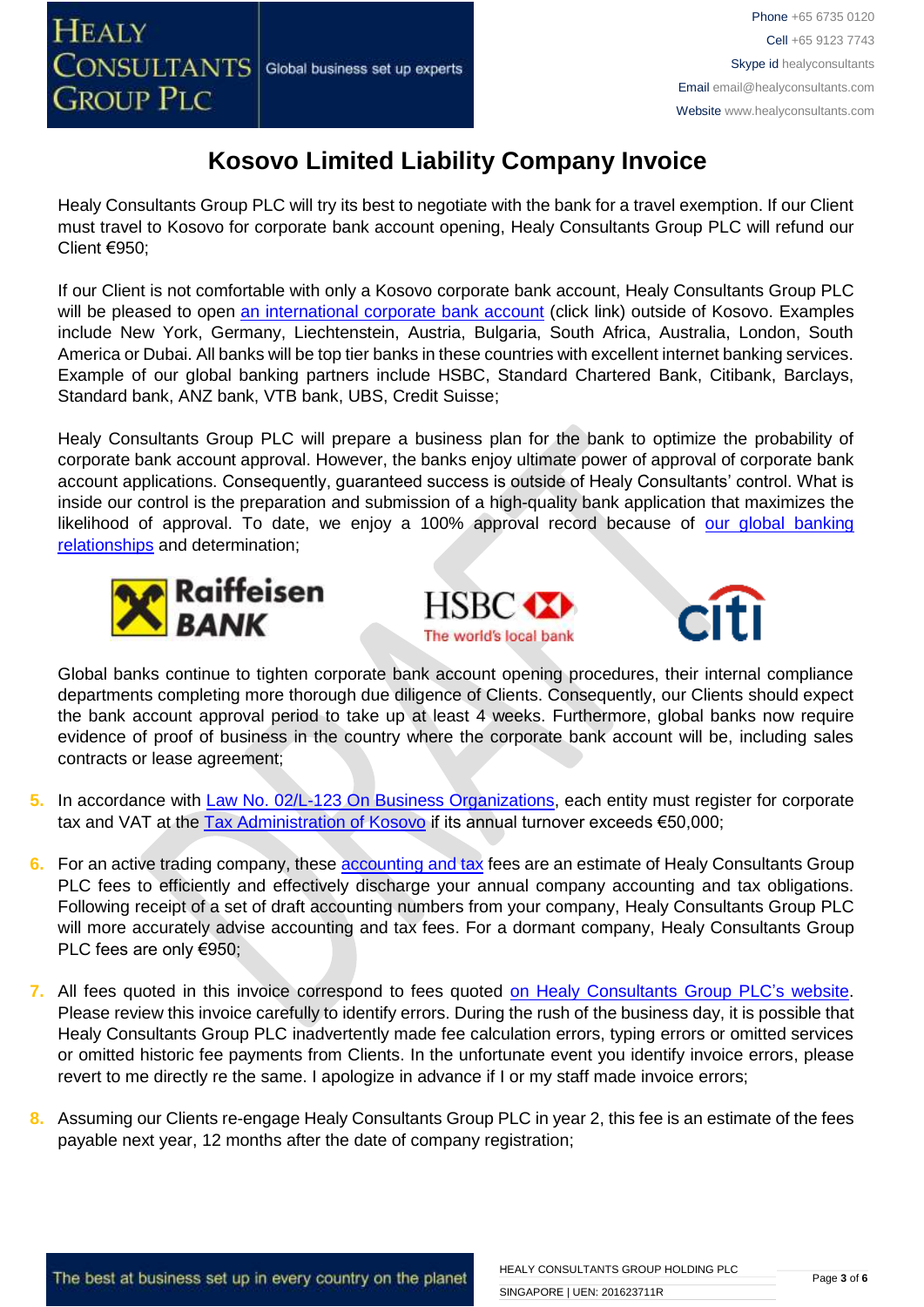**HEALY** 

CONSULTANTS

**GROUP PLC** 

- **10.** Engage Healy Consultants Group PLC to [project manage](http://www.healyconsultants.com/project-manage-engagements/) business set up in every country on the planet. We are the best in the [world](http://www.healyconsultants.com/best-in-the-world/) at what we do, timely completing the  $A$  to  $Z$  of every country engagement;
- 11. In accordance with [Law No. 02/L-123 On Business Organizations,](http://www.gazetazyrtare.com/e-gov/index.php?option=com_content&task=view&id=267&Itemid=28) the issued share capital of €1,000 must be deposited to the company bank account within 14 days after company incorporation. To optimize engagement efficiency and minimize delays, Healy Consultants Group PLC is happy to deposit these funds on behalf of our Clients;
- **12.** If our Client and Healy Consultants Group PLC properly plan this engagement, our Clients' will *not* have to travel during this engagement. Healy Consultants Group PLC will efficiently and effectively and aggressively complete company registration and corporate bank account opening in a timely manner without our Client presence. Instead, our Client will need to **i)** sign and get documents legalized in the embassy in their country of origin and **ii)** courier the originals to Healy Consultants Group PLC office;

Global business set up experts

- **13.** If our Client requires non-resident nominee shareholder and director services [\(click link\),](http://www.healyconsultants.com/corporate-outsourcing-services/nominee-shareholders-directors/) Healy Consultants Group PLC will be pleased to assist. Our fee for professional, passive nominee non-resident corporate shareholder amounts to €2,100 per annum. Our fee to be both non-resident nominee director and shareholder amounts to €6,600 per annum. Being the sole shareholders and sole director of a Client's company exposes Healy Consultants Group PLC to reputation, litigation and financial risk;
- **14.** Depending on our Client's business and nationality, the Kosovo Government may require a special regulatory license to carry on your business in the country. Healy Consultants Group PLC will assist our Client secure license approval; there may be additional engagement fees. However, the Government enjoys ultimate power of approval of company registrations and business licenses;
- 15. If required, Healy Consultants Group PLC will be pleased to assist your firm secure employee [visa](http://www.healyconsultants.com/support-services/) approvals. Our fee is €4,950 for the first employee, €3,950 for the second employee, €2,950 per employee thereafter. Our employee visa fees includes preparation of a quality visa application and submitting to the correct Government immigration officers. The Government enjoys ultimate power of approval of visa applications. Consequently, guaranteed success is outside of Healy Consultants' control. What is inside our control is the preparation and submission of a high quality immigration visa application that maximizes the likelihood of visa approval;
- **16.** Some of our Clients request Healy Consultants Group PLC to provide temporary shared [office space](http://www.healyconsultants.com/virtual-office/) for 6 months until their preferred business premises is found. If your Firm requires this service, our one-time fee is €950. Monthly rental thereafter is paid directly to the landlord, independently of Healy Consultants;
- **17.** It is important our Clients are aware of their personal and corporate tax obligations in their country of residence and domicile. Let us know if you need Healy Consultants Group PLC help to clarify your local and international annual tax reporting obligations;

HEALY CONSULTANTS GROUP HOLDING PLC

SINGAPORE | UEN: 201623711R

# **Kosovo Limited Liability Company Invoice**



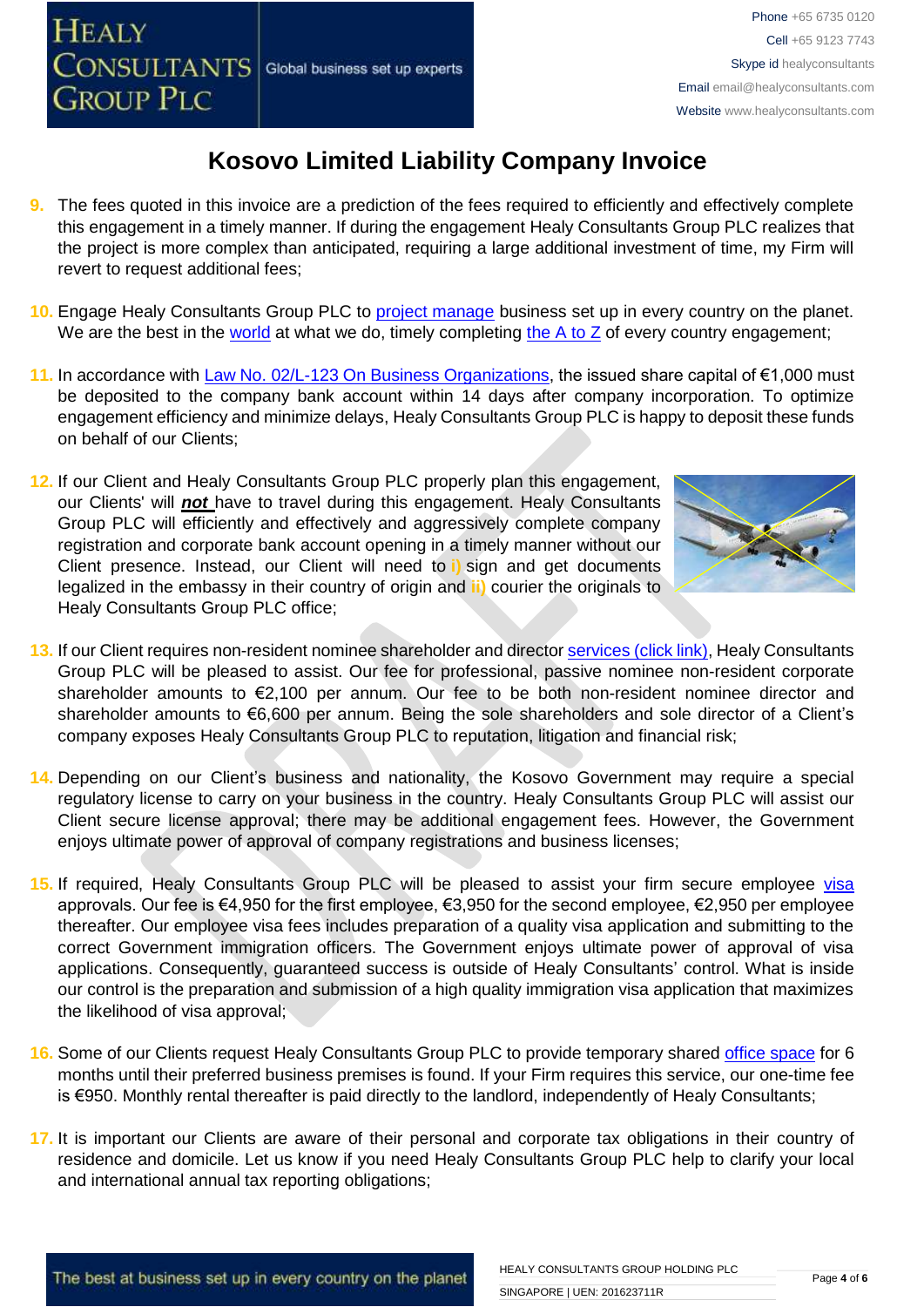- **18.** Monthly, quarterly and mid-year Government tax obligations include monthly and quarterly payroll reporting, VAT and corporation tax return filing. If you need our help, Healy Consultants Group PLC can complete monthly Government reporting for a monthly fee of €860. Healy Consultants Group PLC monthly support will include **i)** receive in dropbox the monthly invoices from our Client; **ii)** label monthly bank statement transactions; **iii)** preparation and submission of VAT returns; and **iv)** submission of monthly employee payroll reporting;
- 19. Some of our Clients' require an *immediate country solution*. With this strategy, within a day Healy Consultants Group PLC can supply our Client **i)** an existing dormant company number and **ii)** an already approved Kosovo corporate bank account number and **iii)** a business address. Turnkey solutions are attractive to those entrepreneurs who wish to immediately close a country deal, sign a contract or invoice a customer;
- **20.** During the engagement, shareholders and directors' documents may need to be translated into the local language; before the Government and Bank approves company registration and corporate bank account opening respectively. Consequently, our Client should budget for possible additional translation and embassy attestation fees. Either our Client or Healy Consultants Group PLC can complete this administrative task;

As always, Healy Consultants Group PLC will negotiate with all third parties to eliminate or reduce additional engagement costs. For transparency purposes, all third-party fee payments will be supported by original receipts and invoices. Examples of possible third-party payments include **i)** embassy fees; **ii)** notary public costs; and **iii)** official translator fees;

- **21.** As stipulated on our [business website](http://www.healyconsultants.com/) and in section 3 of our engagement letter, Healy Consultants Group PLC will only commence the engagement following **i)** settlement of our fees and **ii)** completion and signing of our legal engagement letter;
- 22. Healy Consultants Group PLC will only incorporate your company after 75% of due diligence [documentation](http://www.healyconsultants.com/due-diligence/) is received by email. Healy Consultants Group PLC will only open a corporate bank account after 100% of the Client's original due diligence documentation is received by courier;
- **23.** During the annual renewal engagement with our Client, our in-house [Legal and Compliance Department](http://www.healyconsultants.com/about-us/key-personnel/cai-xin-profile/)  [\(click link\)](http://www.healyconsultants.com/about-us/key-personnel/cai-xin-profile/) reviews the quality and completeness of our Client file. Consequently, Healy Consultants Group PLC may revert to our Client to ask for more up to date [due diligence documentation;](http://www.healyconsultants.com/due-diligence/)
- **24.** To assist our Clients to minimize foreign exchange costs, we offer the payment in SG\$, Euro, Pounds or US\$. Kindly let me know in which currency your Firm prefers to settle our fees and I will send an updated invoice, thank you;
- **25.** Some of our Clients' engage Healy Consultants Group PLC t[o recruit \(click link\)](http://www.healyconsultants.com/corporate-outsourcing-services/how-we-help-our-clients-recruit-quality-employees/) local employees. We have a lot of experience in this area and we are quite skilled at securing quality candidates for our Clients';